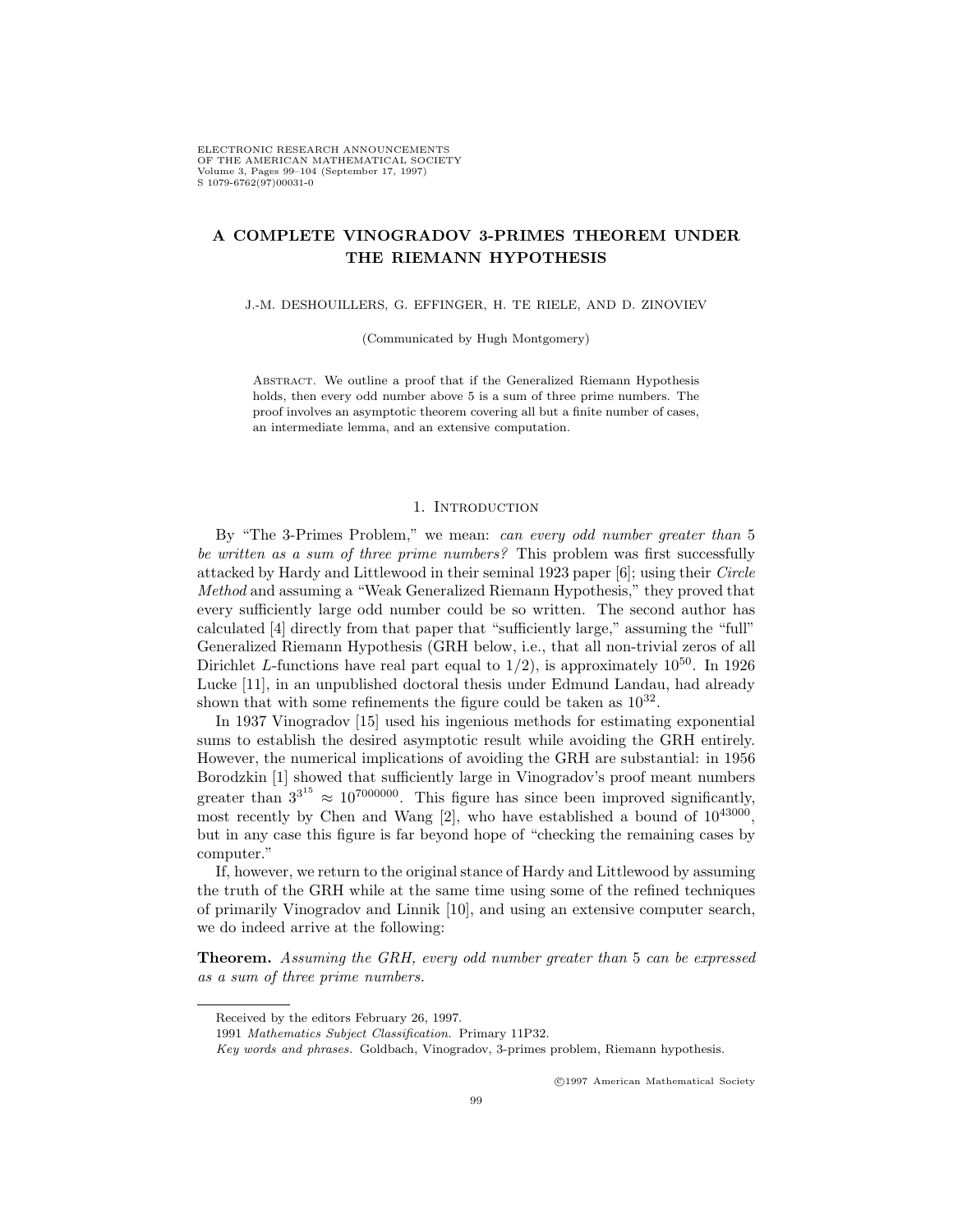The proof of this result falls naturally into three parts: an asymptotic theorem handling all but a finite number of cases, a lemma assuring the existence of primes relatively near unchecked odd numbers, and a computer search for 2*-primes* representations of the remaining differences. We now outline each of these parts.

### 2. THE ASYMPTOTIC THEOREM

**Theorem** (Zinoviev)**.** *Assuming the GRH, every odd number greater than* 10<sup>20</sup> *is a sum of three prime numbers.*

We discuss here briefly the main ideas behind this result; for complete details see [16].

Fix  $N \geq 9$ . We are interested in the number of triples  $(p_1, p_2, p_3)$  of prime numbers which satisfy the equation

(1) 
$$
N = p_1 + p_2 + p_3.
$$

Following [10] we introduce the function

$$
J(N) = \sum_{p_1+p_2+p_3=N} \log(p_1) \log(p_2) \log(p_3),
$$

where the sum ranges over all triples of primes ( $\geq$ 2). If  $J(N) > 0$  then there is at least one solution of (1). Here by  $\Lambda(n)$  (*n* is always a natural number) we denote von Mangoldt's function:  $Λ(n) = log(p)$  if  $n = p^k$  (*p* is prime), and  $Λ(n) = 0$ otherwise. For any real number  $\alpha$  set

$$
S(\alpha) = \sum_{n>1} \Lambda(n) e^{-2\pi i \alpha n} e^{-n/N}.
$$

Then we have

$$
S(\alpha) = \sum_{p>1} \log(p) e^{-2\pi i \alpha p} e^{-p/N} + \theta N^{0.5} \log^2(N),
$$

where  $|\theta|$  < 1. Clearly, for any integer *m* 

$$
\int_0^1 e^{2\pi i \alpha m} d\alpha = \begin{cases} 1 \qquad &\text{if } m = 0,\\ 0 \qquad &\text{if } m \neq 0. \end{cases}
$$

Changing the order of summation and integration (see [10]), for some new real *θ*  $(|\theta| \leq 1)$  we obtain

$$
J(N) = e \int_{-w}^{1-w} S^3(\alpha) e^{2\pi i \alpha N} d\alpha + \theta N^{1.5} \log^3(N),
$$

where  $w = w(N)$  is a small number defined later. We will express  $J(N)$  as a sum of the leading term and the remainder. Estimating the remainder from above, we will show that it is less than the leading term when  $N \geq 10^{20}$ . We then conclude that  $J(N) > 0$ .

Following Linnik and Vinogradov, we subdivide the interval [*−w,* 1 *− w*] into the disjoint union of subsets  $E'_1$ ,  $E''_1$ ,  $E_2$ . Our main idea is to refine this subdivision. In particular we change the set of "major arcs", which in our case is  $E'_1$ , making the intervals from this set smaller. We do it as follows.

Let  $Q = [1.1 \log^2(N)], \tau = 4900 \log^4(N), w = 1/\tau.$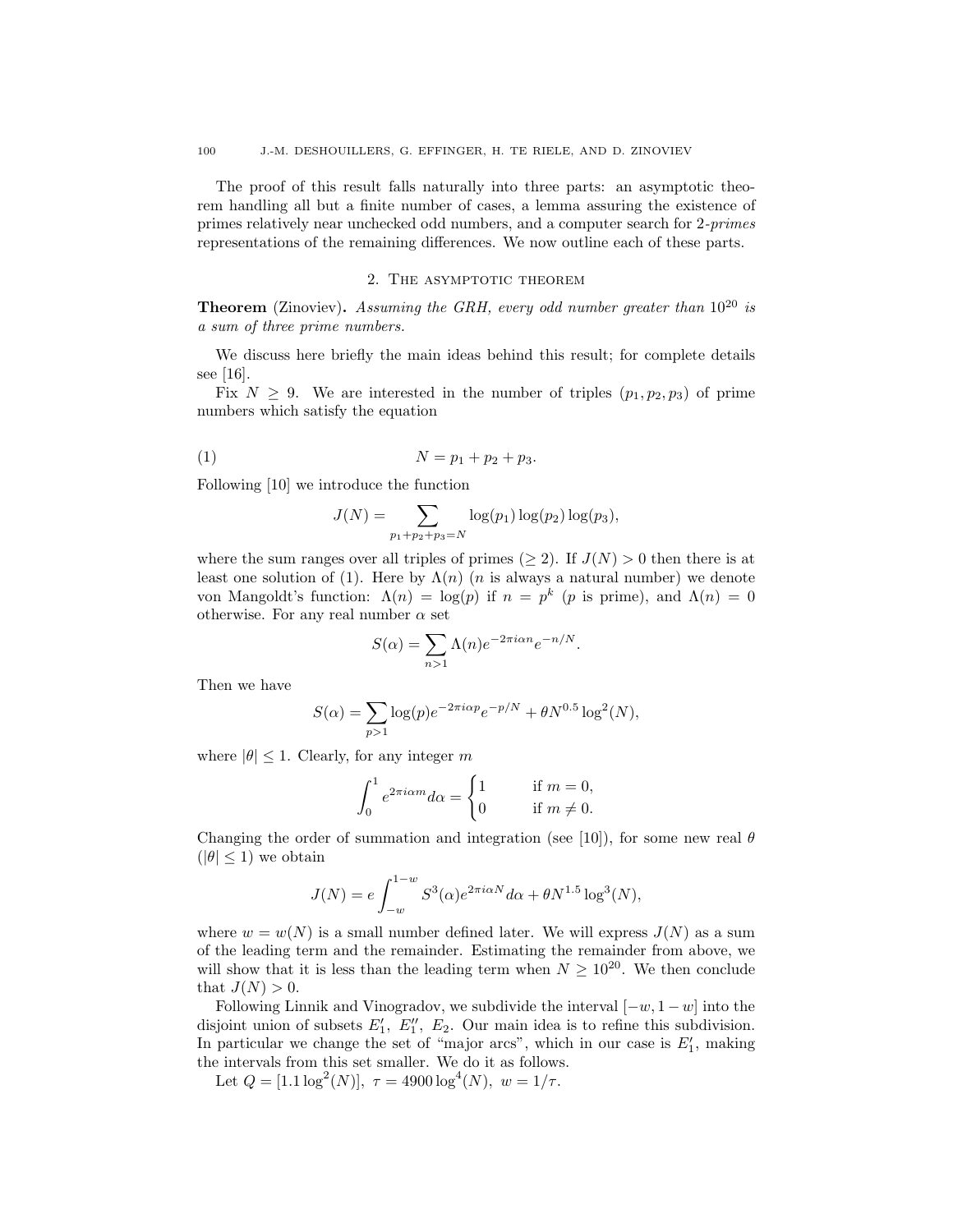Denote by  $E(a,q)$  (where if  $q > 1$ , then  $(a,q) = 1, 0 < a < q$ , and if  $q = 1$ , then  $a = 0$ ) the interval

$$
\bigg[\frac{a}{q}-\frac{1}{q\tau},\;\frac{a}{q}+\frac{1}{q\tau}\bigg].
$$

Then

$$
[-w,1-w]=\bigcup_{0
$$

Let  $E_1 = \{E(a, q), q \leq Q\}$  and  $E_2 = [-w, 1 - w] - E_1$ . Finally, denote by  $E_1'$  the set of intervals  $E_1$  with smaller length

$$
\left[\frac{a}{q}-\frac{2\log(N)}{\phi(q)N},\ \frac{a}{q}+\frac{2\log(N)}{\phi(q)N}\right],
$$

and set  $E_1'' = E_1 - E_1'$ .

We split the integral  $J(N)$  into two integrals: over  $E_1'$  (the leading term) and  $E_1'' \cup E_2$  (the remainder). The following lemma is used to estimate the remainder term.

**Lemma.** *For any*  $\alpha \in E_1'' \cup E_2$ , and for any  $N > 10^{20}$  *(not necessarily odd), GRH implies that*

$$
|S(\alpha)| < 0.18 \frac{N}{\log(N)}.
$$

The proof of this lemma uses the Riemann-Hadamard method which involves summation over the zeroes of *L*-functions.

The leading term is treated using the circle method of Hardy and Littlewood, as used by Vinogradov and Linnik.

# 3. An intermediate lemma

Now, by the asymptotic theorem, our problem is reduced to considering odd numbers which are  $\leq 10^{20}$ . For these, we need the following:

**Lemma.** *If the GRH holds and if*  $6 \le n \le 10^{20}$ , *then there exists a prime number p such that*  $4 \leq n - p \leq 1.615 \times 10^{12}$ .

*Proof.* The conclusion of the lemma obviously holds for  $n < 10^{12}$ , say. For larger *n*, we apply Schoenfeld [13], equation (6.1). Let  $\Theta(n) = \sum_{p \leq n} \log p$ ; if the GRH holds, and if  $n \geq 23 \times 10^8$ , we have

$$
|\Theta(n) - n| < \frac{1}{8\pi} \sqrt{n} (\log n - 2) \log n.
$$

Just suppose that there is no prime in the interval  $(n - h, n]$  except possibly for two of the six consecutive numbers from  $n-5$  through  $n$ ; then we have

$$
2\log n > \Theta(n) - \Theta(n-h) = (\Theta(n) - n) - (\Theta(n-h) - (n-h)) + h,
$$

whence by the above,

$$
h < \frac{1}{4\pi} \sqrt{n} (\log n - 2) \log n + 2 \log n.
$$

Since  $n \leq 10^{20}$ , we get  $h < 1.615 \times 10^{12}$ . We conclude then that there must be a prime *p* such that  $4 \leq n - p \leq 1.615 \times 10^{12}$ .  $\Box$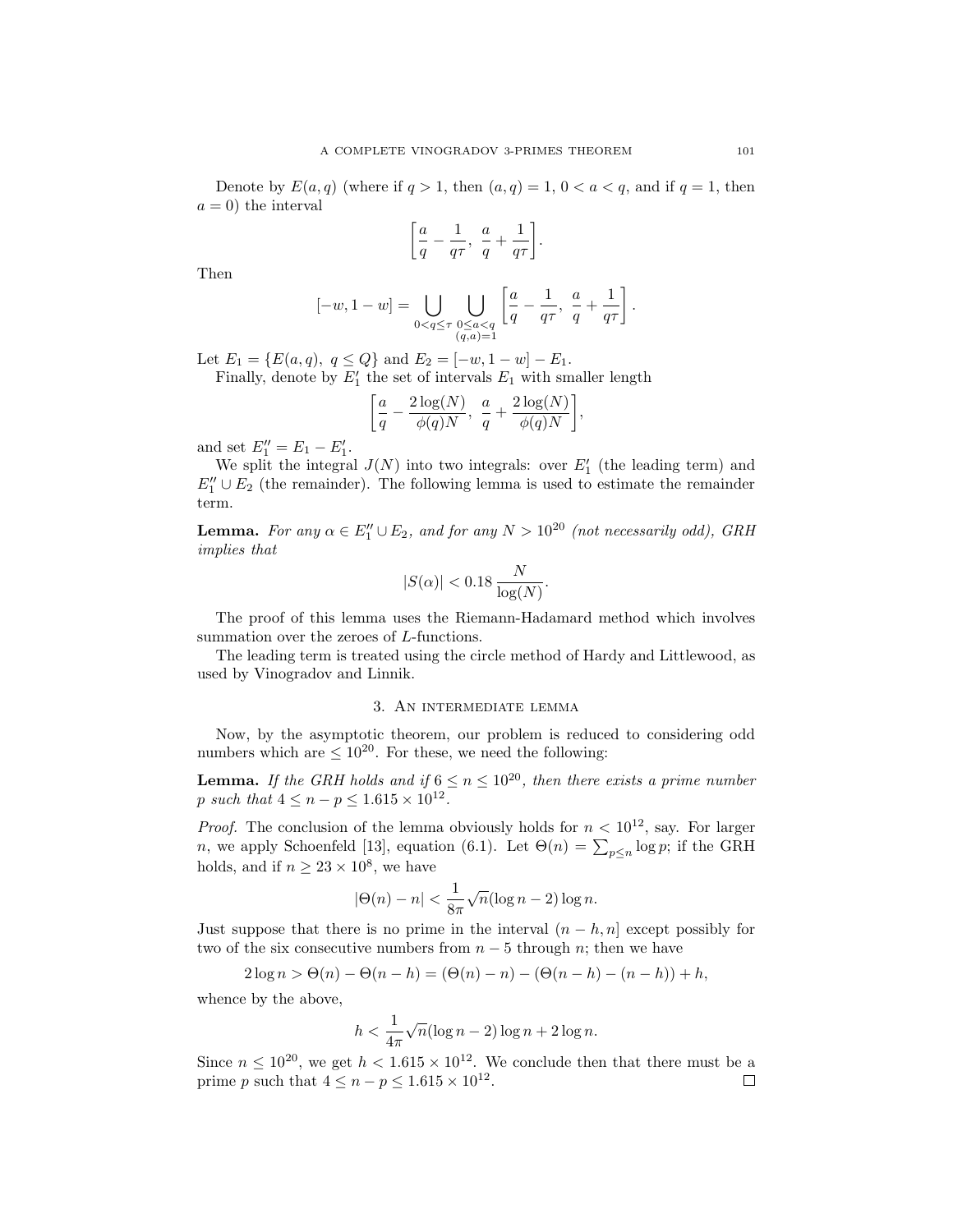We note here that the GRH actually implies an estimate on  $|\Theta(n) - n|$  which has a *single* log factor; see Ivic [7] for example. However, the second author, in working through the details of such an estimate, found that the constant obtained was large enough so that, at the level  $n = 10^{20}$ , Schoenfeld's estimate gives a slightly better numerical result.

## 4. The computer search for 2-primes representations

Finally, then, if *n* is an odd number  $\leq 10^{20}$  and *p* is as in the previous lemma, then  $m = n - p$  is even and  $\leq 1.615 \times 10^{12}$ . But for *m* we have the following:

**Theorem** (Deshouillers and te Riele). *Every even number*  $4 \le m \le 10^{13}$  *is a sum of two prime numbers.*

For a complete exposition of this and related results, see [3].

Let  $p_i$  be the *i*<sup>th</sup> odd prime number.

The usual approach [5], [14] to verify the Goldbach conjecture on a given interval [ $a, b$ ] is to find, for every even  $e \in [a, b]$ , the smallest odd prime  $p_i$  such that  $e − p_i$ is a prime. An efficient way to do this is to generate the set of primes

$$
Q(a, b) = \{q \mid q \text{ prime and } a - \epsilon_a \le q \le b\},\
$$

where  $\epsilon_a$  is chosen in a suitable way, and to generate the sets of even numbers  $\mathcal{E}_0 \subset \mathcal{E}_1 \subseteq \mathcal{E}_2 \subseteq \cdots$ , defined by  $\mathcal{E}_0 = \emptyset$ ,

$$
\mathcal{E}_{i+1} = \mathcal{E}_i \cup (\mathcal{Q}(a, b) + p_{i+1}), \ i = 0, 1, \dots, \frac{1}{n}
$$

until  $\mathcal{E}_i$  covers *all* the even numbers in the interval [a, b] for some *j*. The set  $\mathcal{Q}(a, b)$ is generated with the sieve of Eratosthenes: this is the most time-consuming part of the computation. For the choice of  $\epsilon_a$  it is sufficient that  $\epsilon_a$  exceeds the largest odd prime used in the generation of the sets  $\mathcal{E}_i$ . In the computations checking the Goldbach conjecture up to  $4 \times 10^{11}$  [14], the largest *small* odd prime needed was *p*<sub>446</sub> = 3163 (this is the smallest prime *p* for which 244885595672 − *p* is prime).

A more efficient idea, which we have implemented, is to find, for every even  $e \in [a, b]$ , a prime *q*, close to *a*, for which  $e - q$  is a prime. To do that efficiently, a set of *k* consecutive primes  $q_1, q_2, \ldots, q_k$  close to *a* is generated, for suitably chosen *k*, and a large set  $P$  of all the odd primes up to about  $b - a$  is precomputed (with the sieve of Eratosthenes) in order to check the numbers *e − q* for primality. For the actual check of the interval  $[a, b]$ , we generate the sets of even numbers  $\mathcal{F}_0 \subset \mathcal{F}_1 \subseteq \mathcal{F}_2 \subseteq \cdots$ , defined by  $\mathcal{F}_0 = \emptyset$ ,

$$
\mathcal{F}_{i+1} = \mathcal{F}_i \cup (\mathcal{P} + q_{i+1}), \ i = 0, 1, \dots,
$$

until  $\mathcal{F}_i$  covers *all* the even numbers in the interval [*a, b*] for some *j*. In our experiments, we have chosen the intervals  $[a, b]$  to have a fixed length of  $10^8$ . The largest possible prime we may need in the set  $P$  lies close to  $b - q_1$ . By the prime number theorem,  $q_1 \approx a - k \log a$ , so that  $b - q_1 \approx 10^8 + k \log a$ . For the choice of *k* we notice that the density of the odd primes among the odd numbers up to  $10^8$  is about  $0.115$ (there are  $5761454$  odd primes below  $10^8$ ). This means that a proportion of about 0.885 of the even numbers in [a, b] is *not* covered by the set  $\mathcal{F}_1 = \mathcal{P} + q_1$ ; *if* the primes up to 10<sup>8</sup> were uniformly distributed, which they are *not*, a proportion of about  $0.885^2$  of the even numbers would not be covered by  $\mathcal{F}_2$ . After 151 steps, this proportion is reduced to below  $10^{-8}$ . It turned out that  $k = 360$  was sufficient

<sup>&</sup>lt;sup>1</sup>By  $Q(a, b) + p_{i+1}$  we mean the set:  $\{q + p_{i+1} | q \in Q(a, b)\}.$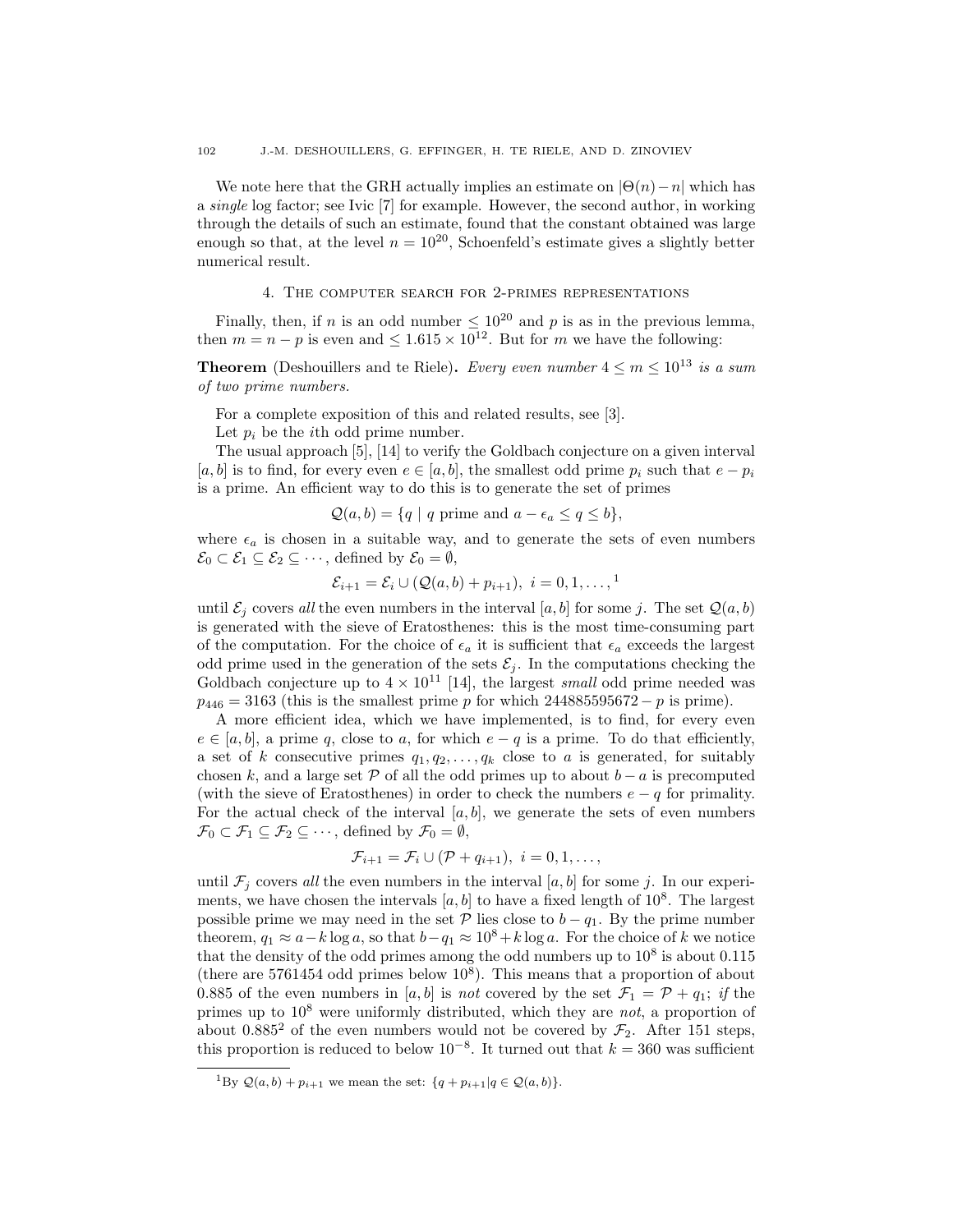for our experiments. For  $a \approx 10^{13}$  this implies that the largest prime in the set  $\mathcal{P}$ must have a size close to  $10^8 + 10^4$ .

In the first approach, a *small* set of small primes up to 5000, say, has to be available, and for each interval  $[a, b]$  to be treated, *all* the primes in  $[a, b]$  have to be generated. In the second approach, a *large* set of small primes up to about  $10^8 + 10^4$ has to be generated (only once), and for each interval [*a, b*] to be treated, one has to find the largest *k* primes  $\leq a$ . Of course, this is much cheaper than to find *all* the primes in the interval [*a, b*]. The price to pay is that for each  $e \in [a, b]$  *some* prime *p* is found for which *e* − *p* is prime, but in general this *p* is neither the smallest nor the largest such prime.

For the actual generation of *k* primes close to *a* we have used Jaeschke's computational results [8], stating that if a positive integer *n <* 2152302898747 is a strong pseudoprime with respect to the first five primes  $2, 3, 5, 7, 11$ , then *n* is prime; corresponding bounds for the first six and seven primes are 3474749660383 and 341550071728321, respectively.

We have implemented the second approach on a Cray C98 vector computer and verified the Goldbach conjecture for all even numbers  $> 4 \times 10^{11}$  and  $< 10^{13}$ . After the generation of *k* primes near *a*, the actual verification was carried out by sieving with a long array of 64-bit integers called ODD, where each bit represents an odd number  $\langle 10^8 + 10^4$ , the bit being 1 if the corresponding odd number is prime, and 0 if it is composite. Generating  $\mathcal{F}_{i+1}$  from  $\mathcal{F}_i$  amounts to doing an "or" operation between one long array of integers and a shifted version of the array ODD. This can be carried out very efficiently on the Cray C98. In one typical run, we handled 5000 consecutive intervals of length  $10^8$ . Close to  $10^{13}$  the time to generate  $5000 \times 360$  large primes was about 2600 CPU-seconds, and the total sieving time was about 5040 seconds. The total time used to cover the interval  $[4 \times 10^{11}, 10^{13}]$  was approximately 53 (low priority) CPU-hours. The largest number of large primes which we needed was  $328$ : for  $e = 7379095622422$  and first prime *q*<sub>1</sub> = 7378999992031 it turned out that *e* − *q*<sub>*i*</sub> is composite for *i* = 1,...,327, and prime for  $i = 328$  ( $q_{328} = 7379000002739$  and  $e - q_{328} = 95619683$ ).

## **ACKNOWLEDGMENT**

The second author wishes to thank Paul T. Bateman and Marshall Ash for helpful correspondences on this topic.

### **REFERENCES**

- 1. K. G. Borodzkin, On I. M. Vinogradov's constant, Proc. 3rd All-Union Math. Conf., vol. 1, Izdat. Akad. Nauk SSSR, Moscow, 1956. (Russian) MR **20:**6973a
- 2. Jingrun Chen and Tianze Wang, On the odd Goldbach problem, Acta Math. Sinica **32** (1989), 702–718. MR **91e:**11108
- 3. Jean-Marc Deshouillers, Herman te Riele, and Yannick Saouter, New experimental results concerning the Goldbach conjecture, to appear.
- 4. Gove Effinger, Some numerical implication of the Hardy and Littlewood analysis of the 3 primes problem, submitted for publication.
- 5. A. Granville, J. van de Lune, and H. te Riele, Checking the Goldbach conjecture on a vector computer, Number Theory and Applications (R.A. Mollin, ed.), Kluwer Academic Publishers, 1989, 423–433. MR **93c:**11085
- 6. G. H. Hardy and L. E. Littlewood, Some problems of 'Partitio Numerorum'. III: On the expression of a number as a sum of primes, Acta Mathematica **44** (1922), 1–70.
- 7. A. Ivic, The Riemann zeta-function, J. Wiley and Sons, 1985. MR **87d:**11062